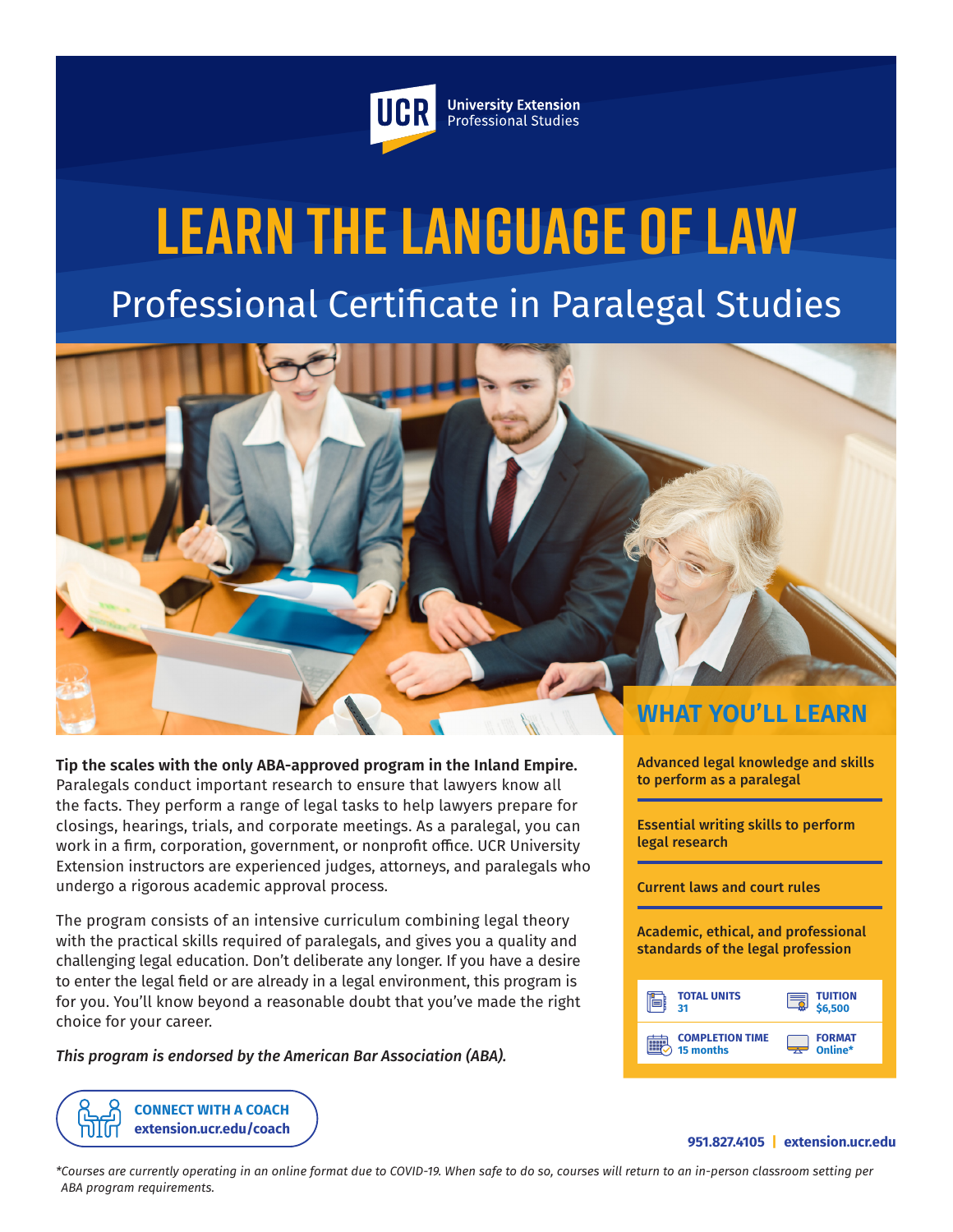**15 months**

**BBP** 

**TUITION \$6,500**

# **Professional Certificate in Paralegal Studies**

### **BENEFITS OF EARNING A CERTIFICATE**

There are several reasons why, Bachelor's degree in hand, you might be considering continuing your studies. An upgraded education section on your resume can open the door to a new career, or, if you're already working, lead to a promotion and a higher salary. While you're working, going back to school is an excellent way to stay current in rapidly changing fields, or, if you've been away from the workforce for a while, to quickly get caught up in the latest trends, concepts, and advances.

While there are as many paths to follow, as there are reasons to follow them when approaching continuing education, there is enormous value in terms of time, financial investment, and personal flexibility while gaining practical training from working professionals in your industry that extends beyond the theory of the classroom and into the real world.

**Pay per individual course**

as you register.

## **PAY AS YOU GO**



#### **KEY BENEFITS INCLUDE:**

- UC quality curriculum
- Professional endorsements
- Schedule flexibility
- Variety of courses and programs
- Instruction from professional leaders in the industry

# AVERAGE COURSE TUITION **\$750-800** PER (4 UNIT) COURSE

Learn more about [tuition assistance](https://extension.ucr.edu/helpcenterstudentresources/financialandtuitionassistance).

## **CAREER INFORMATION**



**TOTAL UNITS 31** 

ľ۸

*\*Courses are currently operating in an online format due to COVID-19. When safe to do so, courses will return to an in-person classroom setting per ABA program requirements.*